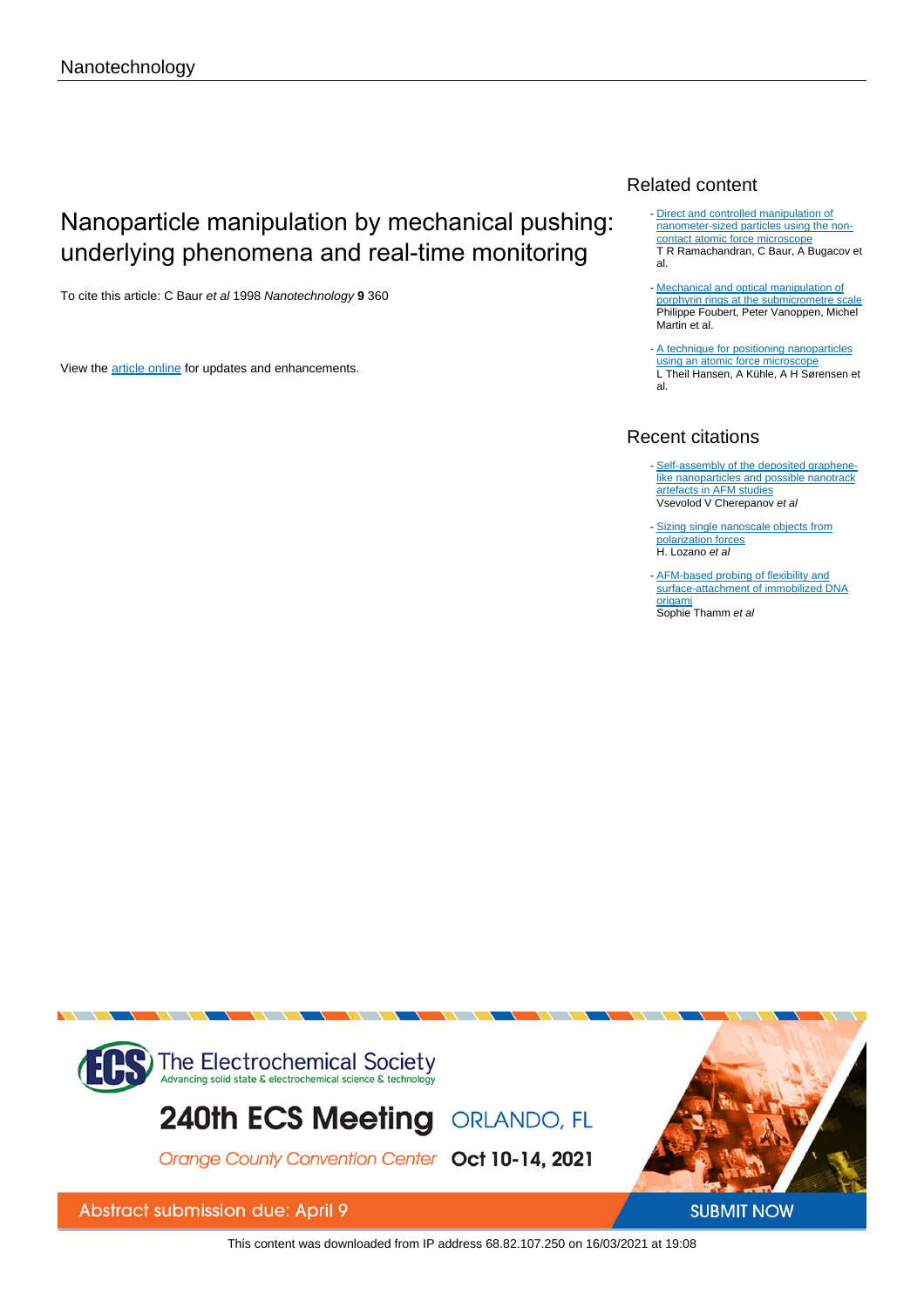# **Nanoparticle manipulation by mechanical pushing: underlying phenomena and real-time monitoring**

## **C Baur, A Bugacov, B E Koel, A Madhukar, N Montoya, T R Ramachandran,AAG Requicha, R Resch and P Will**

Laboratory for Molecular Robotics, University of Southern California, Los Angeles, CA 90089-0481, USA

Received 9 June 1998, in final form 7 August 1998

**Abstract.** Experimental results that provide new insights into nanomanipulation phenomena are presented. Reliable and accurate positioning of colloidal nanoparticles on a surface is achieved by pushing them with the tip of an atomic force microscope under control of software that compensates for instrument errors. Mechanical pushing operations can be monitored in real time by acquiring simultaneously the cantilever deflection and the feedback signal (cantilever non-contact vibration amplitude). Understanding of the underlying phenomena and real-time monitoring of the operations are important for the design of strategies and control software to manipulate nanoparticles automatically. Manipulation by pushing can be accomplished in a variety of environments and materials. The resulting patterns of nanoparticles have many potential applications, from high-density data storage to single-electron electronics, and prototyping and fabrication of nanoelectromechanical systems.

#### **1. Introduction**

The pioneering work of Eigler [1], Lyo [2], Beton [3] Jung [4], and others has shown that it is possible to precisely position atoms and molecules on a surface by using a scanning probe microscope (SPM). These are remarkable achievements. However, manipulation of particles with dimensions of a few to a few tens of nanometres is likely to have a greater impact in nanometre-scale science and technology in the near future. Patterns of colloidal nanoparticles can be constructed by SPM manipulation, and have several potential applications that are worth investigating. They can be used to efficiently store digital information, as explained below; to build singleelectron transistors, as suggested in [5]; or as templates for building nanostructures that can function as components of nanoelectromechanical systems (NEMS). For example, Au nanoparticles can be linked by dithiols [6], and the resulting structures can (potentially) be used to construct more complex objects in a bottom-up fashion.

Storage applications are illustrated in figure 1, which shows a pattern of 15 nm Au colloidal particles built in our laboratory by the methods described below. Each row of Au balls in figure  $1(a)$  can be interpreted as one byte (i.e. 8 bits) of information, with the presence of a ball at a grid point signifying a binary '1', and its absence a '0'. The three rows spell 'LMR', the initials of our laboratory, in ASCII code. Reading these 'nanobits' is illustrated in figure 1(*b*), which shows the trace produced by a single-line, non-contact atomic force microscope (AFM) scan over the second row. This scheme can be used to store information in an 'editable nano-CD', i.e. a medium analogous to a current compact disk but which is rewritable and has a storage density that is higher by several orders of magnitude.

Reliable and accurate manipulation of nanoparticles has been difficult to achieve in the past. This is due largely to a lack of understanding of the underlying phenomena, and to a lack of suitable control software. Detailed experimental studies of tip/particle/sample interactions during manipulation are very few [7]. Typical nanomanipulations are done blindly, i.e. without real-time information about the operation being performed. Being blind during the actual manipulation makes any attempt to understand the pushing process difficult, and no model for it has been published until now. While a few studies have obtained lateral-force signals during manipulation [8, 9], their focus was on elucidating sample properties rather than on gathering information about manipulation. The importance of real-time feedback has been recognized since the early times of STM manipulation in Eigler's group, which used acoustic feedback of the tunnelling current to help the operator move atoms and molecules. Recent work reviewed by Gimzewski [10] shows that the tunnelling current, which is the feedback signal in the STM, provides useful information about the progress and type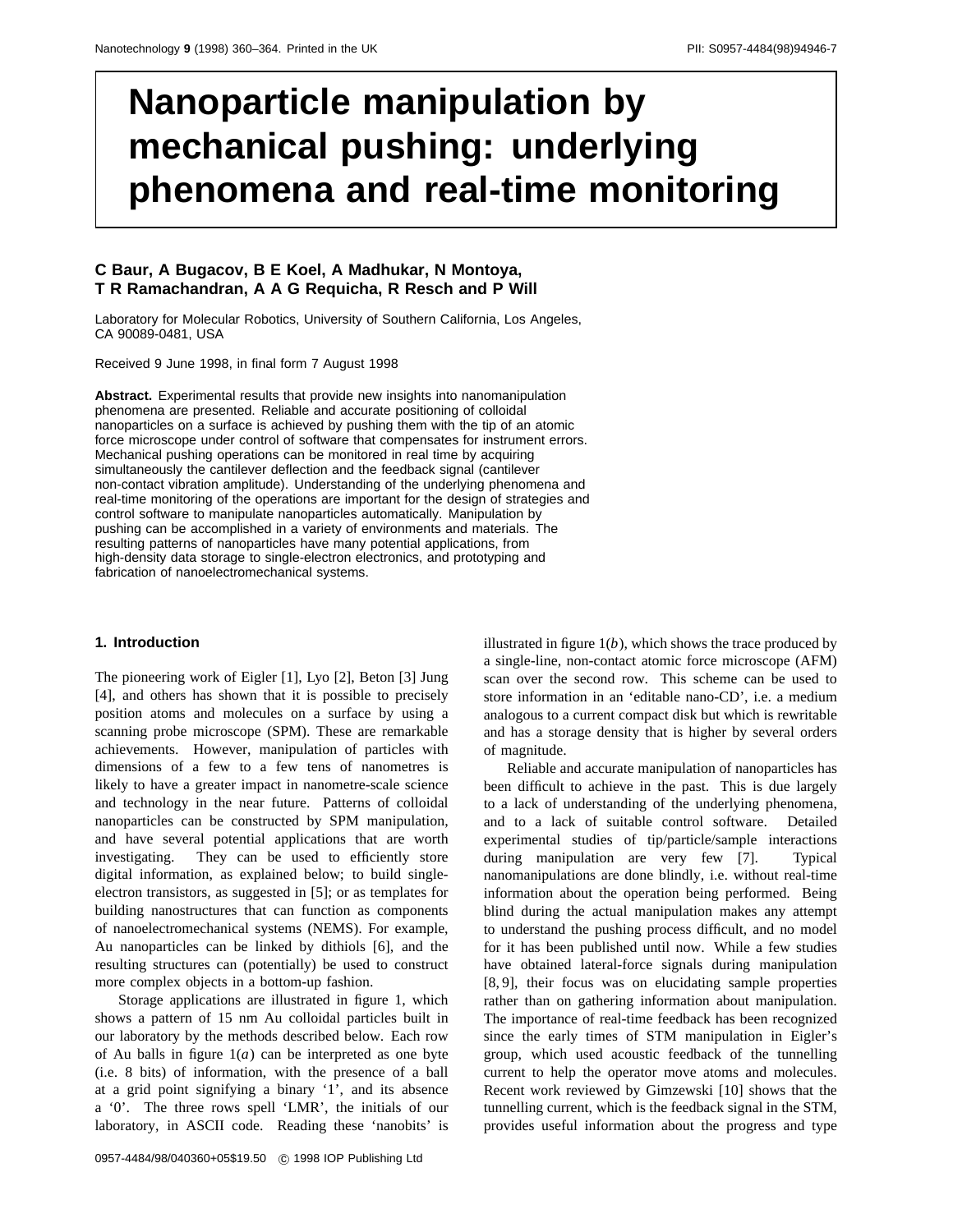

**Figure 1.** (a) The characters 'LMR' ASCII-encoded in rows of nanobits, and (b) the trace obtained by reading the second row with an AFM.

of STM manipulation operation (pushing versus pulling) being performed. The research described below shows that in AFM manipulation the simultaneous acquisition of the feedback signal (non-contact amplitude) and the cantilever deflection tells us much about the underlying physics and the temporal evolution of the operation.

Instrument errors such as creep, hysteresis, and thermal drift, lead to a manipulation environment with high spatial uncertainty, especially in ambient air and at room temperature. These errors must be physically eliminated (e.g. by operating at low temperatures), which leads to elaborate and costly procedures and equipment, or the control software must compensate for them, which is the approach taken in our work.

This report presents experimental results that provide new insights into nanomanipulation phenomena. It also shows that nanoparticle manipulation operations can be executed reliably with an AFM in ambient conditions, and can be monitored in real time, by using the strategies and special-purpose control software we have developed.

#### **2. Experimental procedures**

Our samples are prepared by exposing a mica substrate functionalized with poly-L-lysine to a colloidal solution containing gold particles with diameters of 15 or 28 nm. Details of the sample preparation are described elsewhere [11]. The AFM used for the experiments is a commercial AutoProbe CP from Park Scientific Instruments. The manipulation software is home written, and built upon the application programming interface provided by the instrument vendor. We use single-crystal silicon cantilevers with spring constants between 21 and 36 N m<sup>-1</sup>, and supplied by Park, Digital Instruments and NT-MDT. Tip radii are approximately 25 nm.

The sample is imaged in non-contact mode, and a tilt correction is performed to ensure that the tip moves parallel to the substrate surface even with the feedback disabled. The user chooses the desired pushing path by drawing

an arrow with the mouse over the previously acquired image. The control software automatically executes single line scans along the specified line segment and displays the corresponding topography. The operator translates the arrow until the displayed topography indicates that the path is centred over the particle to be pushed. (The latest version of our software automates this procedure by tracking the centroid of the selected particle.) This ensures that the pushing operation is successful, and corrects for creep of the piezo and thermal drift. The last step before actual pushing is to select on the line scan the points where the manipulation starts and ends. For the data reported here, the pushing protocol consists of disabling the feedback between the start and the endpoints, and is similar to a procedure published by Junno *et al* [12]. During the pushing scan, the signals of interest are acquired simultaneously by our probe control software.

#### **3. Results**

Figure 2 shows the data gathered in a typical pushing event. Curves (*a*) and (*b*) show the topography signal before and during manipulation. The feedback is turned off during pushing (curve (*b*)) and thus no topography information is available. We observe that after the feedback is turned on again, a portion of the particle is imaged (curve (*b*)). During the pushing process, we acquire the non-contact vibration amplitude (NC amplitude)*†* (curve (*c*)), and the DC tip deflection signal (curve (*d*)), by using our own probe control software. An additional line scan after the operation proves that the particle has indeed moved (curve (*e*)).

Analysis of figure 2, and of additional data obtained in similar experiments reveals the following.

• The particle does not move entirely beyond the selected point for enabling the feedback, which determines

*<sup>†</sup>* The AFM uses a phase sensitive (lock-in) amplifier to determine the NC amplitude. Measuring lateral forces, as in [7], would also be useful, but cannot be done in our instrument in the set-up needed for non-contact operation.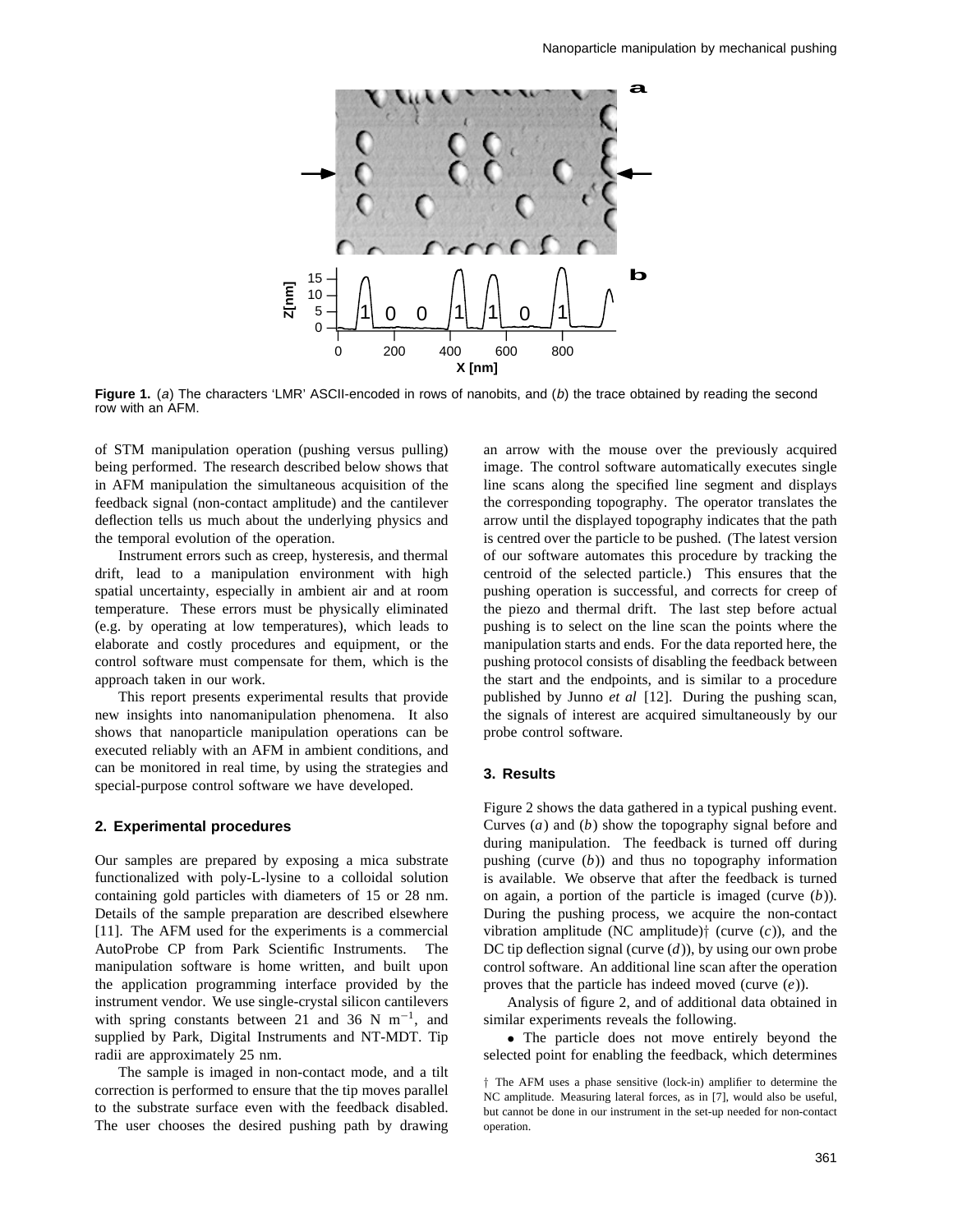

**Figure 2.** Data associated with a pushing event, as explained in the text. The vertical broken lines denote the points where the feedback is turned off and on.

the end of the pushing operation—see curve (*b*). This effect must be taken into account by software that automates pushing operations.

• After the feedback is disabled, the NC amplitude stays constant until the tip is close to the particle.

• Within a few nm of this point, the amplitude decreases to a very small and constant value.

• When the NC amplitude reaches this low value, a change in tip deflection is observed, indicating that the tip is sliding up the particle (a few nanometres for the data shown).

• If the initial distance between tip and sample is too large, pushing does not occur, and the tip slides over the particle. A well defined cantilever deflection threshold for pushing can be determined.

• After the feedback is re-enabled, all the signals return to their values in imaging mode.

We suggest the following model to explain all these observations—see figure 3. (*a*) After the feedback is disabled, the tip moves parallel to the surface, and the NC amplitude as well as the cantilever deflection remain at their initial values. (*b*) As the tip approaches the particle, it starts to touch it intermittently, and the NC amplitude decreases until it reaches a very small value when the tip comes in continuous contact with the particle. The decrease is almost linear, as expected for a tapping tip [13]. Burnham *et al* also show that a small and constant-amplitude vibration is observed when the tip no longer lifts off the sample. Up to the point of uninterrupted contact, no change in cantilever deflection is detected, because of the small force and high spring constants of the cantilevers used. (*c*) After making





**Figure 3.** Schematic diagram of the relative motion of the tip and nanoparticle during manipulation. The full heavy line is the path of the tip apex, and the line thickness indicates the tip vibration amplitude.



**Figure 4.** Pushing a particle against a step. Topography signal (a) before and (b) after pushing, and (c) cantilever deflection during pushing.

contact, the tip starts to slide up the particle, and applies an increasing force, due to cantilever bending. The particle starts to move when the horizontal component of the force generated by the tip overcomes the sticking friction between particle and substrate. (*d*) Tip and particle then move together to a new location. After the particle moves a short distance, the cantilever deflection decreases, because sliding friction is lower than sticking friction. Re-enabling the feedback retracts the tip and stops the pushing process. This model also explains why we have never been able in our laboratory to move particles with soft cantilevers, and why we cannot image them in contact mode.

In a very few cases particles disappear from the observed region. These particles stick to the tip, as reported by Junno *et al* [12]. Therefore, considerable attractive forces exist, and the particles might be dragged, rather than pushed. To prove that this is not the case we pushed a 15 nm particle against a 5 nm step with the feedback disabled well beyond the step. The experimental data in figure 4 show that, for the selected parameters of operation, the particle's motion stops at the step. Figure  $3(d)$  implies that the deflection signal should show that the tip climbs over the top of the particle, once the particle is stuck at the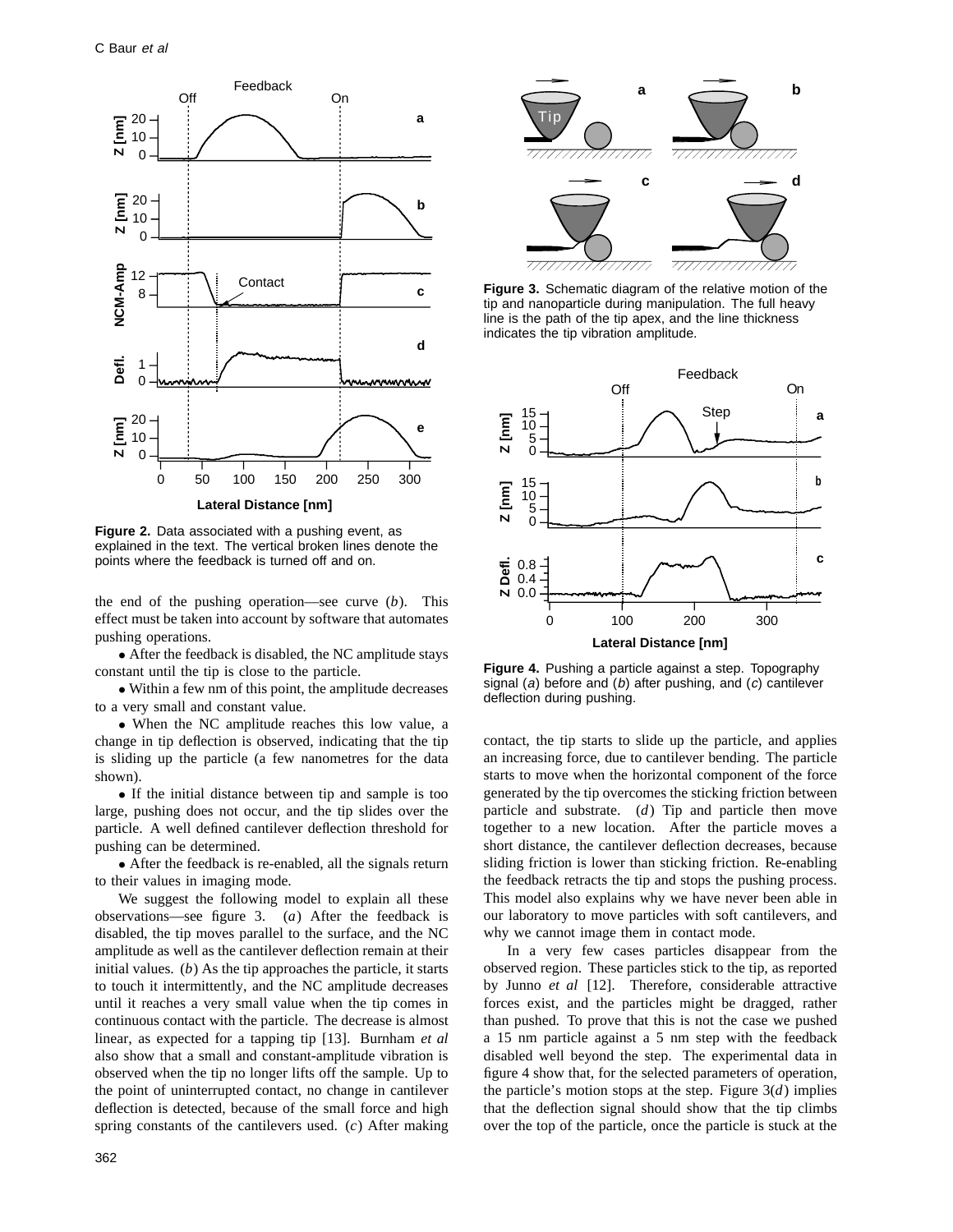

**Figure 5.** A 30 nm Au particle before (a) and after (b) being pushed over a 10 nm high step along the direction indicated by the arrow. Image sizes are both  $1 \times 0.5 \mu$ m.

step. This effect is observed in figure  $4(c)$ , and rules out dragging. It confirms earlier indirect evidence for pushing, which we obtained by varying the manipulation window without real-time feedback [7]. Experiments in which the driving piezo for the tip vibration is switched off while the feedback is disabled show no difference in pushing behaviour. Therefore, tip oscillation is needed only for noncontact imaging, and is not essential for the manipulation itself, as expected from the suggested model.

The pattern of figure 1 demonstrates the high accuracy and reliability that can be achieved routinely with our protocols. The Au balls are positioned with a precision of less than 10 nm. This is remarkably high, because particles do not snap into specific places on the substrate, unlike atoms or small molecules. Currently, our main source of error is the operator, and we expect to significantly increase the positioning precision by automating the pushing procedure.

All of the mechanical positioning and pushing work with an AFM or STM reported by other research groups until now has been limited to two dimensions, and steps of the substrate have been used mainly for alignment [14]. We used a stepped mica substrate to investigate pushing on uneven substrates, which might lead to applications in three-dimensional manipulation. Figure 5 shows a sample with a 10 nm high step, and colloidal Au particles with diameters of 28 nm. By choosing appropriate operation parameters, we were able to push a particle up the step without damaging the substrate. Step height and particle size are of the same order, and thus the experiment is a first step towards mechanical construction of three-dimensional structures.

We also have conducted other experiments using different substrates [16] or different pushing protocols [7, 15], pushing particles over protrusions [7, 15], and in liquid environments. Mechanical manipulation appears to be a technique of wide applicability.

#### **4. Summary and conclusions**

In summary, this paper shows that gold nanoparticles manipulated with an AFM on a mica surface are mechanically pushed by the repulsive forces between tip and particle. (Manipulation by pulling, which can be accomplished with an STM, has never been observed in AFM operations in our laboratory or elsewhere, as far as we know.) The pushing operations are performed by moving the AFM tip in non-contact mode against a nanoparticle with the feedback turned off. The cantilever vibration amplitude decreases as the particle is approached, and becomes essentially zero during pushing. The tip first moves upward, in contact with the particle, until the cantilever has flexed enough to exert the force necessary to move the particle. Then pushing begins, and continues until the feedback is turned back on. This breaks the tip/particle contact and restores the vibration amplitude. Monitoring simultaneously the non-contact amplitude and the cantilever deflection provides real-time feedback on the progress of the operation. We believe that this information, together with our new understanding of the phenomena and spatial reasoning techniques from the robotics field, will provide us with the tools we need in our current research on highlevel programming of the AFM to automatically construct patterns with large numbers of particles, which are needed in many of the potential applications.

We demonstrate that patterns of colloidal Au nanoparticles can be accurately and reliably positioned by using our pushing protocols. Mechanical pushing is a versatile process, applicable to a wide range of environments and weakly coupled particle/substrate systems. Colloidal nanoparticles with a variety of characteristics (e.g. magnetic or semiconducting) are readily available. Automatic construction of patterns with these particles will open new avenues of research on nanostructures that exhibit interesting new behaviours, and have a wide range of applications, from nanoelectronics to biology.

#### **Acknowledgment**

The research reported in this paper was supported primarily by the Z A Kaprielian Technology Innovation Fund.

#### **References**

- [1] Stroscio J A and Eigler D M 1991 *Science* **254** 1319
- [2] Lyo I W and Avouris P 1991 *Science* **253** 173
- [3] Beton P H, Dunn A W and Moriarty P 1995 *Appl. Phys. Lett.* **67** 1075
- [4] Jung T A, Schlittler R R, Gimzewski J K, Tang H and Joachim C 1996 *Science* **271** 181
- [5] Ahmed H 1997 *J. Vac. Sci. Technol.* B **15** 2101
- [6] Andres R P *et al* 1996 *J. Vac. Sci. Technol.* A **14** 1178
- [7] Ramachandran T R *et al* 1998 *Nanotechnology* in press
- [8] Sheehan P E and Liber C M 1996 *Science* **272** 1158
- [9] Wong E W, Sheehan P E and Lieber C M 1997 *Science* **277** 1971
- [10] Gimzewski J 1997 *Phys. World* **10** 27
- [11] Baur C *et al* 1997 *J. Vac. Sci. Technol.* B **15** 1577
- [12] Junno T, Deppert K, Montelius L and Samuelson L 1995 *Appl. Phys. Lett.* **66** 3627